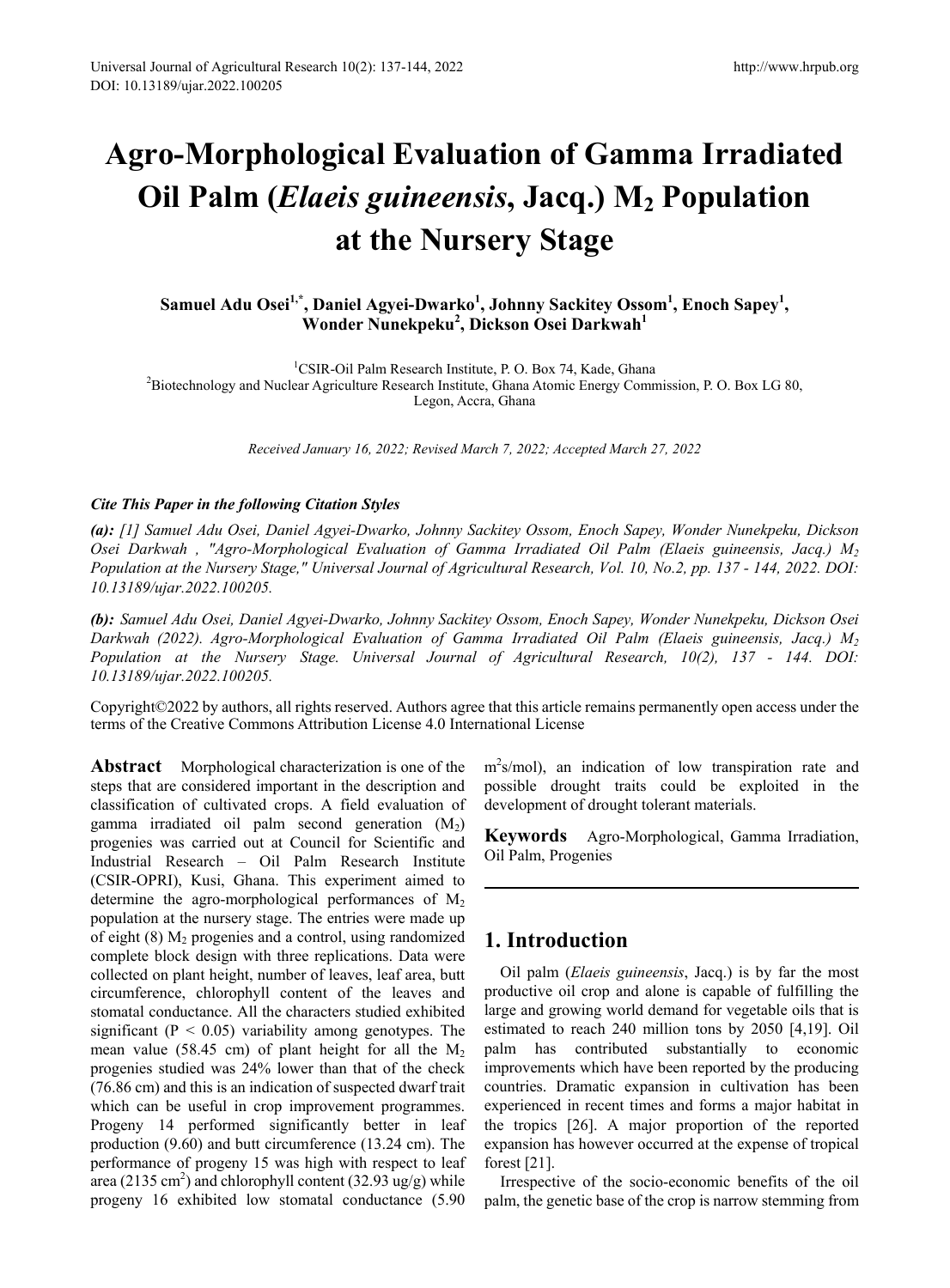Deli duras derived from the four palms introduced in 1848 in the Bogor Botanical Gardens in Java, Indonesia which are often used as the female parents during hybridization programmes. The genetic base of oil palm which is restricted and coupled with breeding cycle which takes a long period (10–12 years) accounts for slow genetic advancement from one cycle of selection to the other, retarding the improvement of the oil palm crop [3,18]. Novel variation approach should be introduced into the breeding programmes to promote selection of Oil Palm with optimum yield and other traits of interest. Induced mutations, soma-clonal variations, transgenics, hybridization and germplasm can all introduce variations in a breeding population [33]. Aside from leveraging the genetic resources, introduced concept of transformative technologies provides important tools that enhance further research work. The improvement of these technologies over time and good application in the plant system reported, will enhance advancement of crop commodities [16,17,27].

Mutation induction has been reported to accelerate breeding in crop species and enhance novel traits development. Mutation in crops significantly promotes genetic variability and accelerates breeding programmes. Induced mutation by physical or chemical mutagens is one of the suitable approaches to create variation in plant breeding [7,11,28]. Induced mutants are noted to have characters that are superior such as lodging resistance, short stature, disease resistance, increased nitrogen fixation and improved oil quality [28]. Low doses of gamma irradiation led to about 14% increase in oil palm seed germination and a reduction of about 31.01% in plant height in recurrent irradiation  $(M_2M_1)$  population and suggested the potential of introducing the putative dwarf trait observed in future breeding programmes [6]. Thus induced mutation through gamma irradiation may be a useful tool in creating variability in oil palm. Mutation creates new variants (alleles) of genes and is a quick way of creating variability for crop improvement through breeding and selection. Oil Palm is one of the few major crop species, and the only oil crop yet to be improved by mutation breeding [23]. Plant growth study is a quantitative method

employed to describe and interpret the performance of the whole plant system grown under natural, semi-natural or controlled conditions accompanied by a quantitative change in biomass [12,13]. Plant growth analysis is still basic and various techniques are needed to evaluate different physiological stages during vegetative and regenerative periods [24]. Information regarding oil palm research work on plant agro-morphological traits of irradiated materials at the nursery stage is limited since the focus has mostly been on yield and its related traits in non-irradiated palms. Morphological characterization is one of the steps that are considered important in the area of cultivated crop description and classification [22]. This study aimed to determine the agro-morphological performance of irradiated oil palm  $M<sub>2</sub>$  (second generation) population at the nursery stage and to determine whether the observed variation will reflect future field performance which will impact positively on fresh fruit bunch (ffb) production.

# **2. Materials and Methods**

## **2.1. Experimental Site**

The experiment was conducted from June 2015 to May 2016 at OPRI, Kusi (0.6.00 N, 001.45W) within the Denkyembour district which falls within the semi deciduous forest zone of Ghana.

# **2.2. Plant Materials**

Seeds for this experiment were obtained from the Crop Improvement Division of OPRI in Ghana. The progenies of gamma irradiated pollen and seed at a dosage ranging from 10-50 Gray (Gy) were used for the experiment. Eight (8)  $M<sub>2</sub>$  oil palm seedling populations obtained from previously selfed M<sub>1</sub> population obtained from irradiated seeds and pollen and a check (Table 1) also were used. Details of progeny, irradiation dosages and irradiated material are presented in Table 1. The experiment was laid out in randomized complete block design with three replications.

**Table 1.**  $M_1$  irradiated materials selfed to produce the  $M_2$  used for the experiment

| Progeny (P) | <b>Material Irradiated</b> |                                 | <b>Crosses</b> |          |  |
|-------------|----------------------------|---------------------------------|----------------|----------|--|
|             |                            | <b>Radiation Dose Gray (Gy)</b> | Female         | Male     |  |
| 13          | Seed                       | 10                              | 852.802T       | 852.121D |  |
| 14          | Seed                       | 20                              | 852.802T       | 852.121D |  |
| 15          | Seed                       | 30                              | 852.802T       | 852.121D |  |
| 16          | Seed                       | 50                              | 852.802T       | 852.121D |  |
| 34          | Pollen                     | 50                              | K1:4843D       | 851.805P |  |
| 35          | Pollen                     | 10                              | K1.3981D       | 851.805P |  |
| 36          | Pollen                     | 15                              | K1.2520D       | 851.805P |  |
| 37          | Pollen                     | 10                              | K1.1988D       | 851.805P |  |
| 38 (check)  | Seed                       | $\theta$                        | 5.37D          | 4.17P    |  |

T- Tenera, D- Dura and P- Pisifera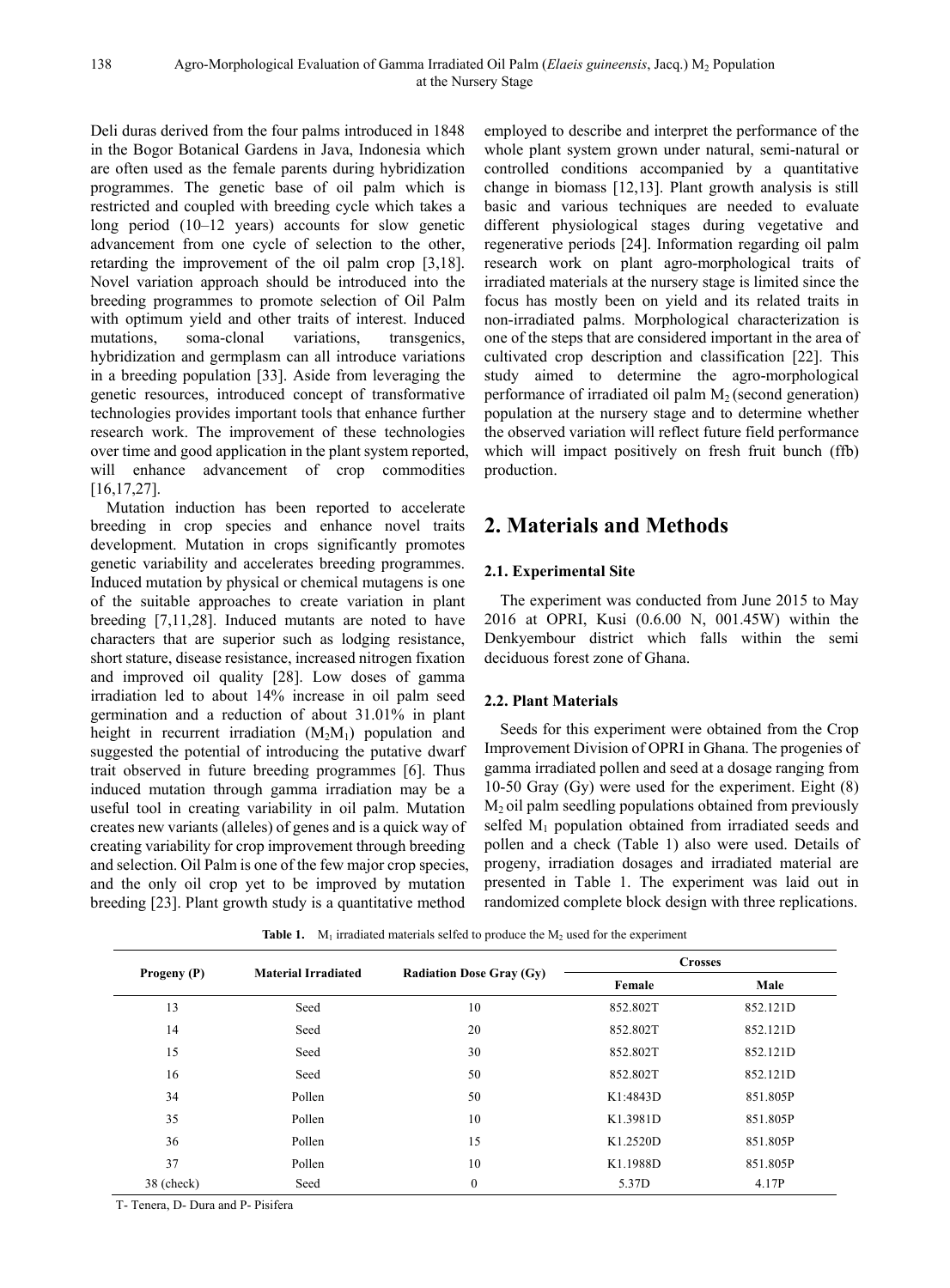## **2.3. Data Collection**

Data collection started when seedlings were five (5) months old and data were taken on a monthly basis for eight months (5 to 12 months after planting). Ten plants per plot were randomly selected and tagged for data collection for each of the growth and physiological parameters studied. These parameters observed are as follows:

#### 2.3.1. Plant Height

Data on plant height was taken with a tape measure from the soil level in the polybag to the tip of the longest leaf at monthly interval from 5 to 12 months after planting.

## 2.3.2. Number of Leaves

The number of leaves per plant was determined by counting the number of leaves on the randomly selected seedlings on monthly basis.

#### 2.3.3. Leaf Area

Leaf area measurement was carried out using a non-destructive method. Sampled plants per plot were randomly selected and leaf length and width measured using a ruler and leaf area estimated using the formula used by [6]*.* 

## 2.3.4*.* Butt Circumference

The measurement of butt circumference was carried out with Vernier caliper at two places on the butt 0.5 cm above the soil level. The measurement was carried out at monthly interval from 5 to 8 months and butt circumference calculated by the formula  $\pi d$ . Where  $\pi$  was taken as 3.14 and *d* is the average diameter measured

#### 2.3.5*.* Chlorophyll Content

The chlorophyll content was measured using a chlorophyll meter (SPAD 502 Plus) by following the procedure used by previous authors. Intact leaf samples from frond number 3 were used for this determination. The leaf blade was surface cleaned with distilled water and wiped. The leaf was placed between the arm and the sensor of the chlorophyll meter and 3 random spots around the mid-point of each leaf blade were measured for chlorophyll content [6,30].

## 2.3.6. Stomatal Conductance

Stomatal conductance was measured on the upper (adaxial) surfaces of the leaves using Leaf Porometer  $(SC-1)$  close to solar noon, from  $11:00$  am to 2:00 pm as described by previous authors [6]. The randomly selected leaves were young, intact, green and fully exposed to the sunlight. The instrument is automated and calculates the stomatal conductance when leaf is clipped to the sensor.

#### 2.4. Data Analysis

Data collected were subjected to Analysis of Variance (ANOVA) using GENSTAT (Teaching edition, version 12) software and the treatment means separated using the least significant difference (LSD) test at 5% significant level.

# **3. Results and Discussion**

There were significant differences ( $P < 0.05$ ) among the M2 progenies for plant height, number of leaves, leaf area and butt circumference. The traits, chlorophyll content and stomatal conductance were not significant (Table 2). The mean, maximum, minimum and coefficient of variation (CV) values for all the characters studied are presented in Table 3.

| Source of<br>variation | Degree of<br>freedom | Mean square |          |         |         |                     |                    |
|------------------------|----------------------|-------------|----------|---------|---------|---------------------|--------------------|
|                        |                      | PH          | NL       | LA      | BC      | CC                  | SC                 |
| Replication            | ↑                    | 47.90       | 0.07     | 12445   | 0.11    | 26.95               | 5.80               |
| Progeny                | 8                    | 148.90**    | $0.99**$ | 156210* | $2.79*$ | 15.83 <sup>ns</sup> | 7.19 <sup>ns</sup> |
| Residual               | 16                   | 5.29        | 0.15     | 60437   | 0.56    | 17.91               | 5.19               |
| Total                  | 26                   | 52.75       | 0.40     | 86214   | 1.21    | 17.96               | 5.86               |

**Table 2.** Mean square of quantitative traits among  $M_2$  populations

Note: \*\* Significant at P 0.01%, \* Significant at 0.05% and ns: not significant. PH- plant height, NL- number of leaves, LA- leaf area, BC- Butt circumference, CC- chlorophyll content, and SC- stomatal conductance

|  | <b>Table 3.</b> Traits and their means, maximum, minimum and CV of $M_2$ population |  |  |  |  |  |
|--|-------------------------------------------------------------------------------------|--|--|--|--|--|
|--|-------------------------------------------------------------------------------------|--|--|--|--|--|

| Trait                             | Mean  | <b>Maximum</b> | <b>Minimum</b> | CV    |
|-----------------------------------|-------|----------------|----------------|-------|
| Plant Height (cm)                 | 60.45 | 76.86          | 51.64          | 3.80  |
| Number of Leaves                  | 8.34  | 9.60           | 7.58           | 4.71  |
| Leaf Area $(cm2)$                 | 1791  | 2135           | 1549           | 13.73 |
| Butt Circumference (cm)           | 11.70 | 13.24          | 10.10          | 6.37  |
| Chlorophyll Content $(ug/g)$      | 30.42 | 32.93          | 25.60          | 13.91 |
| Stomatal Conductance $(m^2s/mol)$ | 7.43  | 10.57          | 5.90           | 30.68 |

Note: CV= coefficient of variation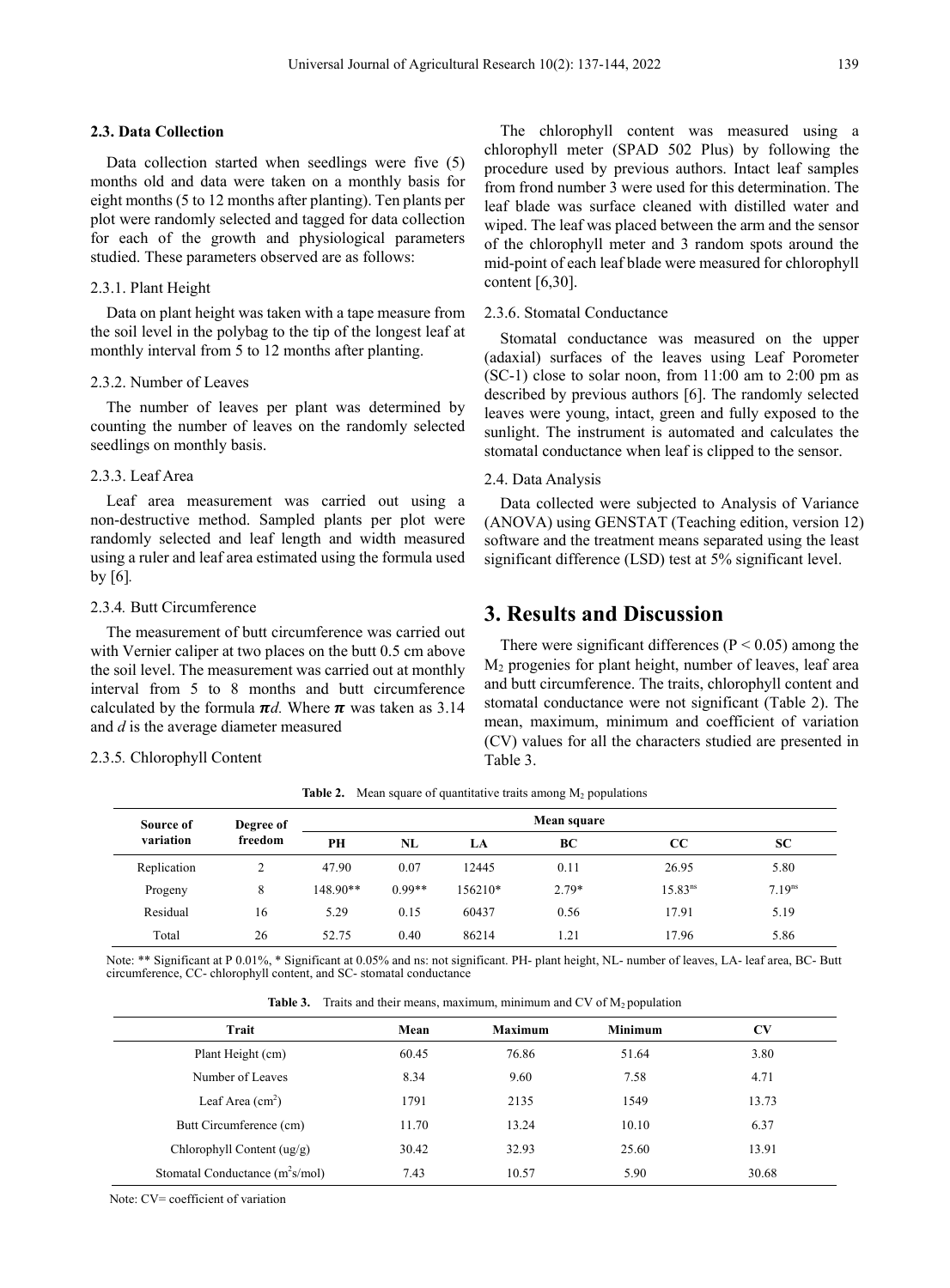140 Agro-Morphological Evaluation of Gamma Irradiated Oil Palm (*Elaeis guineensis*, Jacq.) M2 Population at the Nursery Stage

## **3.1. Plant Height**

Plant height ranged from 51.64 to 76.86 cm with a mean of 60.45 cm. Progeny 38 (check) recorded the highest plant height of 76.86 cm which was significantly ( $P < 0.05$ ) different from the rest of the progenies. The lowest plant height was recorded in progeny 34 and was not significantly different from progenies 35, 36 and 37 (Figure 1). Plant height obtained from pollen irradiated progenies decreased significantly ( $P \leq 0.05$ ) with increasing doses of gamma irradiation and this was in conformity with other authors [1]. The mean value (58.45 cm) of plant height for all the  $M<sub>2</sub>$  progenies studied was about 24% lower than the check (76.86 cm). The decreased in plant height may be due to disruption during cell division and cell elongation as a result of radiation treatment [1]. Reduction in growth has been attributed to destruction of auxin, changes in the content of ascorbic acid, and biochemical and physiological disturbances

[1,10]. Earlier work reported about 31.01% reduction in plant height in recurrent irradiation population and this probably has the potential of introducing dwarf traits into breeding programmes [6].

## **3.2. Number of Leaves**

Number of leaves ranged from 7.58 – 9.60 with a mean of 8.34. The highest number of leaves was recorded in progeny 14 (9.60) (Figure 2). This study revealed a relative reduction in number of leaves of gamma treated progenies compared to the check and this result is not in agreement with earlier work where higher leaf production was observed in irradiated materials [1]. However, other authors reported a reduction in leaf production of gamma irradiated treatment above 10 Gy [9]. Gamma radiation causes chromosomal aberration of plants and can affect plant growth potential of the leaves [19].



Figure 1. Effects of gamma irradiation on plant height of M<sub>2</sub> populations at the nursery stage



**Figure 2.** Effects of gamma irradiation on number of leaves of  $M_2$  populations at the nursery stage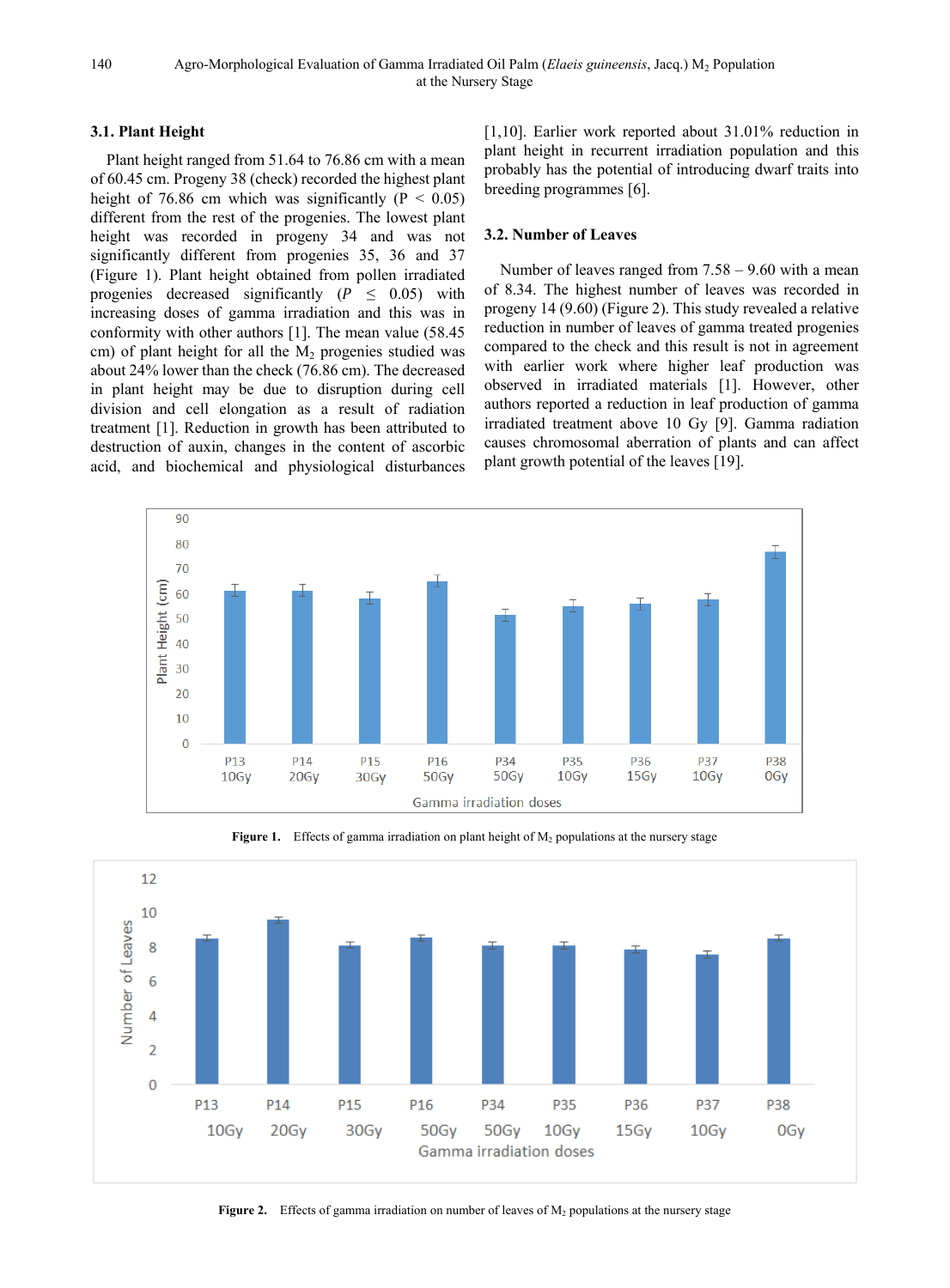## **3.3. Leaf Area**

The range for leaf area was from 1549 to 2135 cm<sup>2</sup> with a mean of 1791 cm<sup>2</sup>. Among the irradiated treatments, for seed irradiated progenies, increasing doses resulted in an increasing leaf area up to 30 Gy after which leaf area declined at 50 Gy. Irradiated pollen also had the least leaf area at 50 Gy. Progeny15 exhibited the highest leaf area (2135 cm<sup>2</sup>) and was significantly ( $P < 0.05$ ) different from the rest of the progenies and that of the check (Figure 3). Progenies 13, 14, and 16 from seed irradiated source did not show any significant difference among them. Progenies 34, 35, 36 and 37 from pollen irradiated source also did not show significant difference. This study revealed a significant difference between the seed irradiated progenies and pollen irradiated progenies in leaf area and this might be due to the type of material subjected to gamma treatment. The induction of higher leaf area development by progeny 15 might therefore lead to higher yields in later years. Observation should continue for future performance. Nursery seedlings study indicated that leaf area could be used as selection criteria in 9-month-old seedlings as it correlates positively with yield [32]. The interception of light is determined by leaf area and leaf area

is an important trait that determines crop productivity [14].

### **3.4. Butt Circumference**

Significant ( $P < 0.05$ ) difference was observed in butt circumference and ranged from 10.10 to 13.24 cm with a means of 11.70 cm. Progeny 14 recorded the highest butt circumference of 13.24 cm (Figure 4). Progeny 16 and the check also had similar results. Previous work observed no significant difference in butt circumference from  $4 - 7$ months after planting in mutagenic experiment to determine the effects of gamma irradiation on germination and growth of oil palm. Non-significant difference was attributed to the retarded growth at the initial stage of the plant. However, significant difference was observed from 8 – 12 months which is in conformity with the findings of the current study [6]. Similar results in improving oil palm seedling growth using bio-stimulants were also reported [5]. This might probably be due to the seedling ability to overcome any inhibitory substance that retards growth and seedling development. Nursery seedlings study indicated that butt diameter could be used as selection criteria in 9-month-old seedlings as it correlates positively with yield [32].





Figure 3. Effects of gamma irradiation on leaf area of M<sub>2</sub> populations at the nursery stage

**Figure 4.** Effects of gamma irradiation on butt circumference of M<sub>2</sub> populations at the nursery stage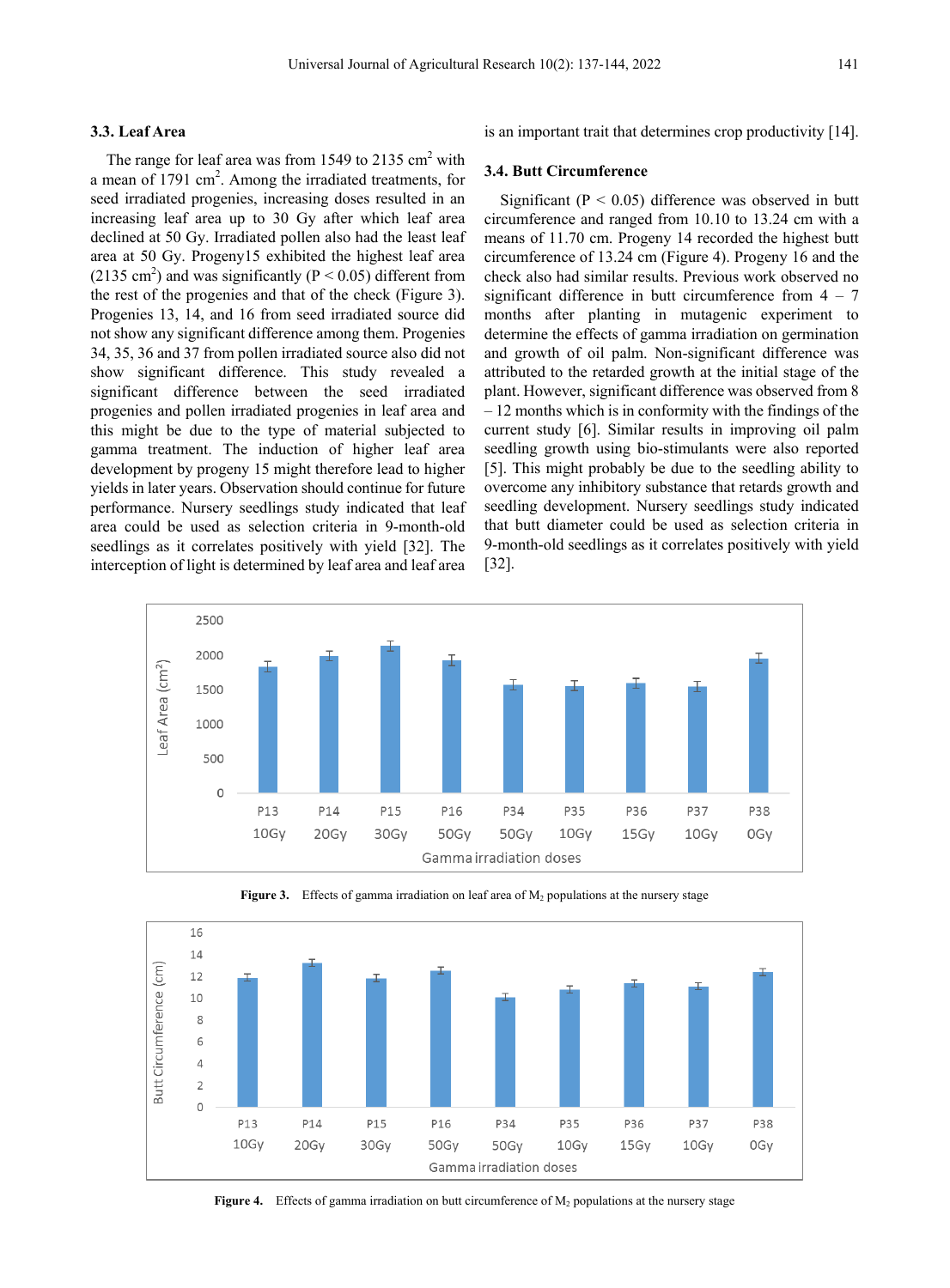142 Agro-Morphological Evaluation of Gamma Irradiated Oil Palm (*Elaeis guineensis*, Jacq.) M2 Population at the Nursery Stage

## **3.5. Chlorophyll Content**

The green photosynthetic pigment that absorbs sunlight is the chlorophyll and energy is transferred to the reaction center of the photosystems. Photosynthesis is a major condition in establishing plant assimilates and it is determined by available  $CO<sub>2</sub>$  and  $H<sub>2</sub>O$  while the synthesis of carbohydrates is influenced by light and chlorophyll [2]. Chlorophyll content ranged from 25.60 to 32.93 ug/g with a mean of 30. 42 ug/g. The highest chlorophyll content was recorded in progeny 15 (32.93 ug/g) (Figure 5). Similar result was observed in progeny 16. The higher doses (30 Gray and 50 Gray) from the seed irradiated progenies recorded an increase in chlorophyll content. This result is in accordance with some previous studies that reported a decrease in chlorophyll content at lower irradiation doses and an increase at higher doses in *Lablab purpureus* L, *Vigna unguiculata* L. and *Phaseolus vulgaris* L. [31]. However, reduction in mean chlorophyll content at higher gamma doses has also been reported. A number of studies have considered chlorophyll content as a reliable drought tolerance indicator [2].

## **3.6. Stomatal Conductance**

Stomatal conductance also ranged from 5.90 to 10.57  $\text{m}^2$ s/mol with a mean of 7.43 m<sup>2</sup>s/mol. Progeny 14 (10.57)  $m<sup>2</sup>s/mol$ ) had the highest stomatal conductance which was significantly different from the rest of the progenies and that of the check. Progeny 16  $(5.90 \text{ m}^2 \text{s/mol})$  exhibited the lowest stomatal conductance and was not significantly different from progenies 13, 15 and 34 (Figure 6). These progenies are characterized by low transpiration rate and may be candidates for the development of drought tolerant materials. Screening of  $M_2$  population for drought tolerance may throw more light on these preliminary observations. Stomatal conductance determines the rate of transpiration and plays an important role in regulating plant water balance. Cell expansion and plant growth rate are also reduced by stomata closure and thus lead to a significant decline of biomass and yield. Stomatal regulation is a key process involved in the maintenance of photosynthetic capacity in plants under stress conditions [20,25]. Observation of the vegetative growth and field performance (yield) of these  $M_2$  progenies in later years may confirm these findings made by previous authors.





Figure 5. Effects of gamma irradiation on chlorophyll content of M<sub>2</sub> populations at the nursery stage

**Figure 6.** Effects of gamma irradiation on stomatal conductance of  $M_2$  populations at the nursery stage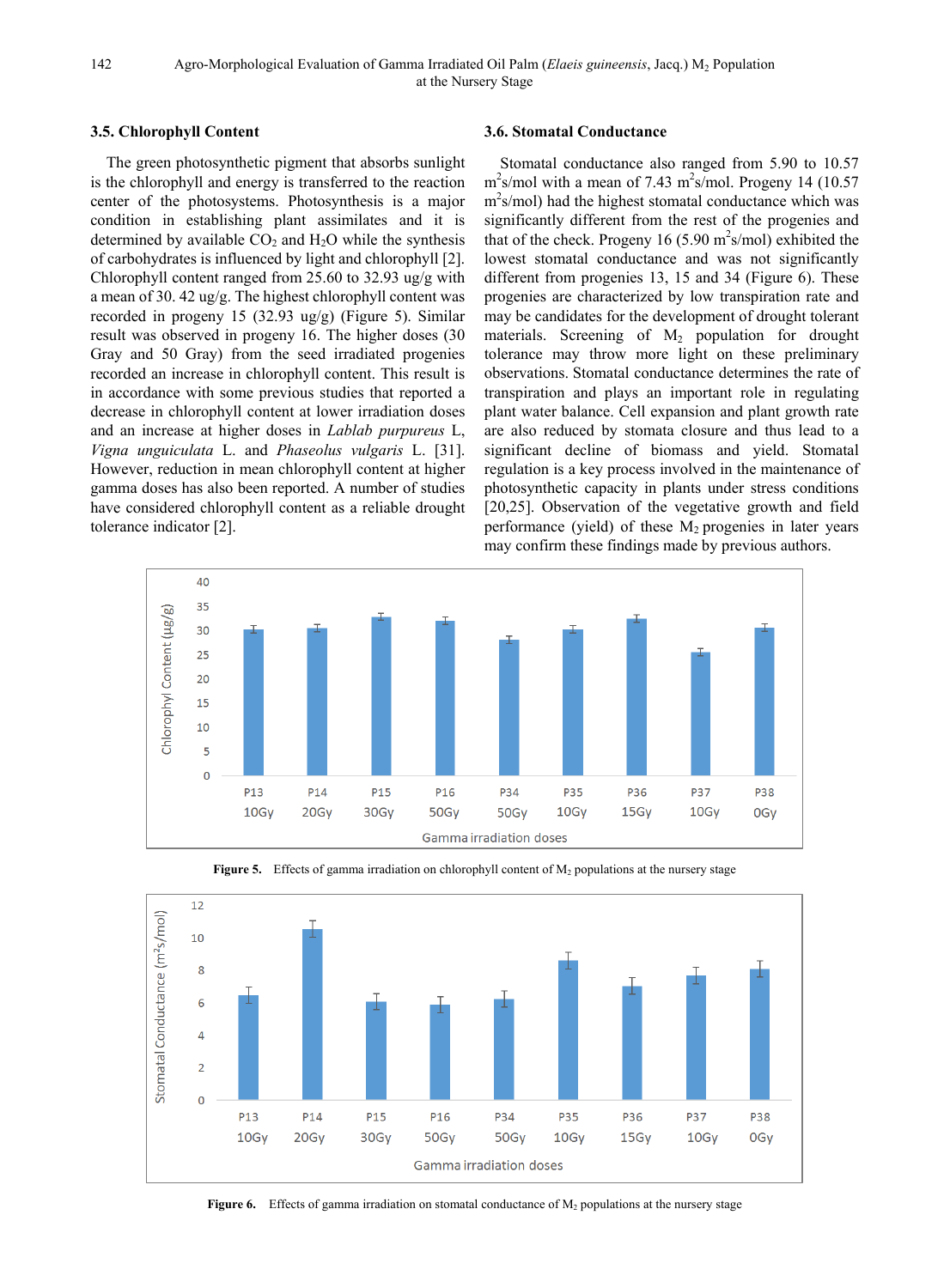# **4. Conclusions**

Exposure of oil palm seeds and pollen to gamma irradiation elicited various responses in the agro-morphological parameters studied in the M2 populations. Progeny 14 performed better in the number of leaves (9.60) and butt circumference (13.24 cm). The performance of progeny 15 was also high in leaf area (2135  $\text{cm}^2$ ) and chlorophyll content (32.93 ug/g). The mean value (58.45 cm) of plant height for all the  $M_2$  progenies studied was about 24% lower than the check (76.86 cm) and this is probably an indication of dwarf trait which can be useful in crop improvement programmes. Progeny 16 also exhibited low stomatal conductance  $(5.90 \text{ m}^2\text{s/mol})$  which is probably an indication of low transpiration rate and may be a candidate for the development of drought tolerant planting materials. This work amply demonstrates the potential use of gamma irradiation in creating useful variability in important agro-morphological traits in the oil palm that could lead to the development of improved planting materials (high yielding, environmentally adapted) as it pertains in other field crops. It will also serve as a guide or reference material for future work on oil palm mutation breeding.

# **REFERENCE**

- [1] Asare, A. T., Mensah, F., Acheampong, S., Asare, A. T., Mensah, F., Acheampong, S., Asare-Bediako, E., Armah, J., "Effects of Gamma Irradiation on Agromorphological Characteristics of Okra (*Abelmoschus esculentus* L. Moench.)," *Advances in Agriculture*, vol 2017, pp. 1-7, 2017. [DOI: 10.1155/2385106](about:blank)
- [2] Azigwe, C., Zoryeku, P. A. D., Asante, I. K., Oppong-Adjei, F., "Effect of Gamma Irradiation on Chlorophyll Content in the Cowpea (*Vigna unguiculata* (L.) Walp)," *Journal of Ghana Science Association*, vol. 61, no. 2, pp. 113–117, 2021. [DOI: 10.4314/gjs.v61i2.11](https://doi.org/10.4314/gjs.v61i2.11)
- [3] Cochard, B., Adon, B., Rekima, S., Billotte, N., De Chenon, R. D., Koutou, A., "Geographic and genetic structure of African oil palm diversity suggests new approaches to breeding," Tree Genetic and Genomes, vol. 5, no. 3, pp. 493–504, 2009. DOI: 10.1007/s11295-009-0203-3
- [4] Corley, R., "How Much Palm Oil Do We Need?," *Environmental Science and Policy*, vol. 12, no. 2, pp. 134-139, 2009. [DOI: 10.1016/j.envsci.2008.10.011](https://doi.org/10.1016/j.envsci.2008.10.011)
- [5] Danso, F., Opoku, A., Baidoo-Addo, K., Danso, I., Afari, P. A., Nuertey, B. N., "Improving the growth of Oil Palm seedlings with biostimulants NEB-26 and NEB-29," *Journal of Ghana Science Association,* vol. 14, no. 1, pp. 46-52, 2012.
- [6] Darkwah, D. O., Blay, E. T., Amoatey, H. M., Agyei-Dwarko, D., Sapey, E., Ong-Abdullah, M., "Mutagenic effects of gamma irradiation on oil palm (*Elaeis guineensis* Jacq.) seedling germination and growth,"

*Journal of Oil Palm Research*, vol. 31, no. 2, pp. 212–219, 2019. DOI: [10.21894/jopr.2019.0020](https://doi.org/10.21894/jopr.2019.0020)

- [7] Domingo, C. Andres, F. & Talon, M., "Rice cv. Bahia mutagenized population: A new resource for rice breeding in the Mediterranean Basin," *Spanish Journal of Agricultural Research*, vol. 5, no. 3, pp. 341-347, 2007.
- [8] Eycott, A. E., Advento, A. D., Waters, H. S., Luke, S. H., Aryawan, A. A. K., Hood, A. S., Turner, E. C., "Resilience of ecological functions to drought in an oil palm agroecosystem," Environmental Research Communications, vol. 1, no. 10, pp. 101004, 2019. DOI:  $1, \quad$  no. 10.1088/2515-7620/ab48da
- [9] Fathin, T. S., Hartati, S., Yunus, A., "Diversity induction with gamma ray irradiation on Dendrobium odoardi orchid," IOP Conference Series: Earth and Environmental Science, vol. 637, no.1, 2021. DOI: 10.1088/1755-1315/637/1/0120 35
- [10] Gunckel, J. E., Sparrow, A. H., "Aberrant growth in plants induced by ionizing radiations," *BrookhavenSymp Biology*, vol. 6, no. 6, pp. 252–277, 1954.
- [11] Hakeem, K. R., Ahmad, P., Ozturk, M., "Crop Improvement: New Approaches and Modern Techniques, *Springer Science + Business Media, New York*, p. 1-16, 2013.
- [12] Hoffmann, W. A., Pooter H., " Avoiding Bias in Calculations of Relative Growth Rate," *Annals of Botany*, vol. 90, no.1, pp. 37–42, 2002. DOI: [10.1093/aob/mcf140](about:blank)
- [13] Hunt, H., Causton, D. R., Shipley, B., Askew, A. P., "A modern tool for classical plant growth analysis," *Annals of Botany,* vol. 90 no. 4, pp. 485–488, 2002.
- [14] Koester, R. P., Skoneczka, J. A., Cary, T. R., Diers, B. W., Ainsworth, E. A., "Historical gains in soybean (*Glycine max* Merr.) seed yield are driven by linear increases in light interception, energy conversion, and partitioning efficiencies," *Journal of Experimental Botany, vol.* 65, no. 12, pp. 3311–3321, 2014. DOI: 10.1093/jxb/eru187
- [15] Koyro, H. W., Ahmad, A., Geissler, N., "Abiotic stress responses in plants: An Overview," In: *Environmental Adaptations and Stress Tolerance of Plants in the Era of Climate Change*," Ahmad P, Prasad MNV (Eds), Springer, Berlin, 2012.
- [16] Kushairi, A. Loh, S. K., Azman, I., Elina, H., Ong-Abdullah, M.,ZanalBidin, M. N. I., Razmah, G.,Sundram, S., Parveez, G. K. A., "Oil palm economic performance in Malaysia and R & D progress in 2017," Journal of Oil Palm Research, vol. 30, no. 2, pp. 163-195, 2018. DOI: 10.21894/jopr.2018.0030.
- [17] Kushairi, A., Singh, R., Ong-Abdullah, M., "The Oil Palm industry in Malaysia: Thriving with transformative technologies," *Journal of Oil Palm Res*earch, vol. 29, no. 4, pp. 431-439, 2017. DOI: 10.21894/jopr.2017.00017.
- [18] Kushairi, A., Rajanaidu, N., "Breeding Population, Seed Production and Nursery Management," In*: Advance in Oil Palm Research,* Bangi Salangorr, Malaysia, vol. 1, pp. 39-96, 2000.
- [19] Lestari, E., Yunus, A., Sugiyarto., "Proceedings of the National Seminar in the 42nd Anniversary of UNS" (Surakarta: UNS), pp. 143–153, 2018.